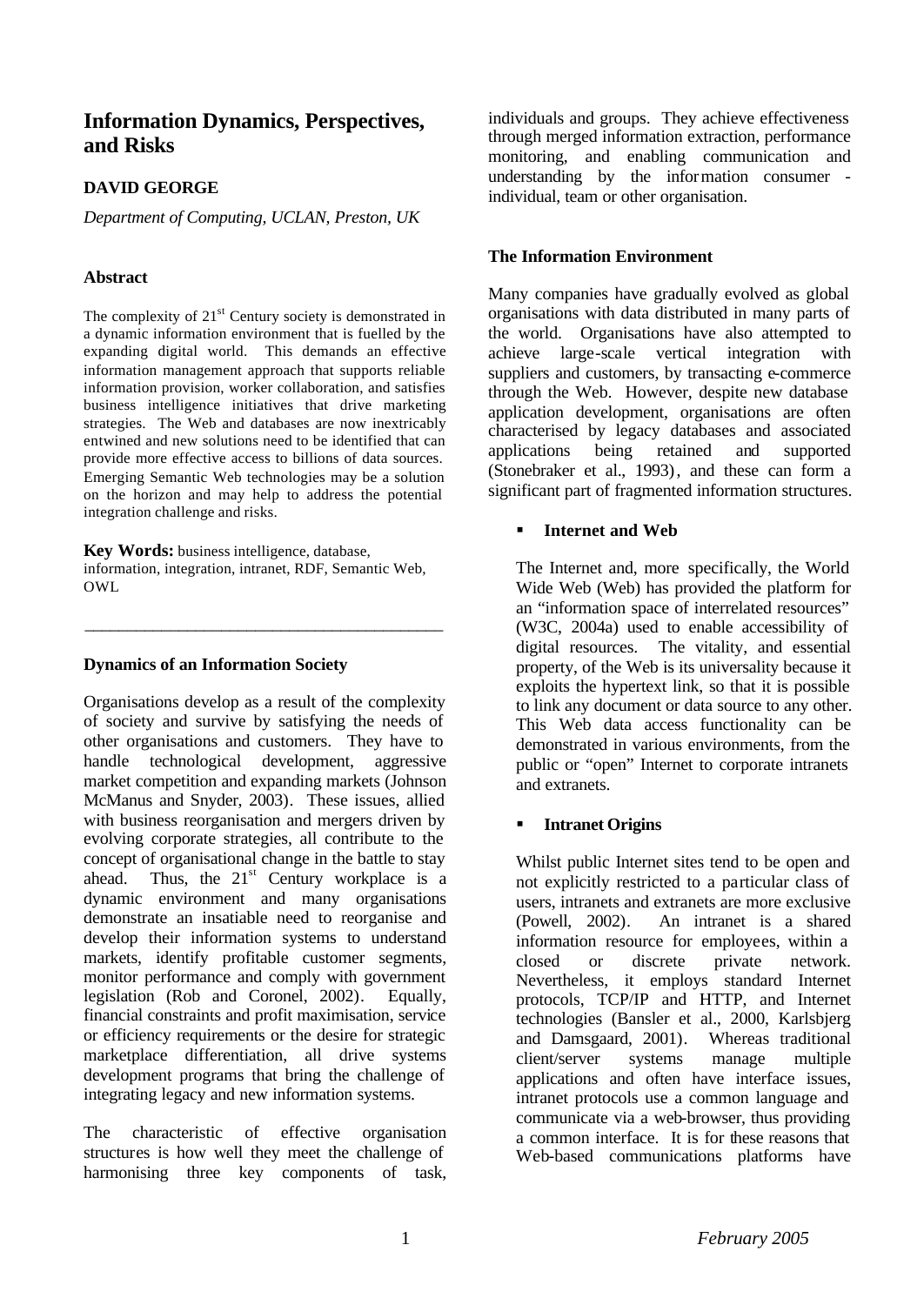represented the platform for emerging data and communication technologies.

### **EXECUTE:** Information Resource Management

Organisations can improve operational effectiveness and productivity by enabling users to access data more easily. For example, cost savings can be realised simply by moving processes online and reducing paper and distribution costs (Ward, 2001). Sun Microsystems intranet, for instance, delivered a reduction on paper document costs of approx £2m p.a. (Horgan, 1997).

Recent Intranet/Extranet development, using Web technologies, has shown that successful management of emerging technologies has been vital in supporting new, and equally emerging management philosophies; where the focus is on "openness" and sharing of information (Bansler et al., 2000, Wagner et al., 2002). This has been facilitated by better organised and faster data access, using features such as information "portals", and the realisation that collaborative effort can harvest improved workforce productivity e.g. consider the empirical study of US West (Bhattacherjee, 1998). The most productive intranets focus on news provision, enterprise-wide directories with associated search facilities, custom portals and compliance systems that focus on ISO/Quality and legislative issues (Lamb and Davidson, 2000). These facilities generate widespread and frequent/daily usage because end-users use them as virtual libraries. However, their success depends on the integration of data sources.

Changes in organisation culture, allied with emergent technology, have harnessed the concepts of worker collaboration and information sharing to promote operational bestpractise and the empowerment of employees to provide faster decisions and improved customer service (Wagner et al., 2002, Bansler et al., 2000, Bar et al., 2000). Web-browsers can access data held on different systems and stored in varied formats, thus providing a single, common graphical interface. Therefore, an organisation has the capability to instantly link geographically isolated operations with common, integrated, and up-to-date information.

The following comment provides an interesting perspective on the information challenge and relates to IBM's "Dynamic Workplace" Intranet (Eliot and Barlow, 2002, Smeaton, 2002), which has been attributed with revolutionising the way in which employees can communicate and access information:

*"There were far too many sources of information to search through*….. *Key to our success … was the goal of rendering the complexity of the organization irrelevant for employees"*

To reduce complexity, IBM's challenge was to merge more than 8,000 "local" intranets, linking more than 11 million Web pages to support 300,000 employees.

### ß **Caught in the Web - the Price of Success**

The seemingly inexorable penetration of the Internet and Web into daily life, facilitated by basic underlying structures and protocols, has unearthed significant shortcomings because most web content is stored in natural language format. As a result, the current Web works well for creating and presenting different types of web content but affords very limited support for meaningfully processing the data. This is because it is very much dependent on the human users during search, extraction, and interpretation stages.

The task of accessing information sources ranging from unstructured and semi-structured data through to autonomous, federated and clustered database systems, has presented users with potential information overload and brought with it the resultant problem of how to identify meaningful and relevant data. An example can be demonstrated, at the most basic level: where different organisations post information on the Web, resulting in documents or databases containing related information appearing at different Web sites. However, whilst they may contain related information, i.e. "semantically" related from a contextual view, they are inevitably likely to be in multiple formats and employing different terminology or data schema, resulting in potential integration issues. Equally, consider a potential homebuyer seeking to identify a certain range and type of property, in an area with good employment prospects, low crime and highly rated schools and hospitals? In this case the data integration problem assumes different dimensions, because a search would require access to autonomous databases holding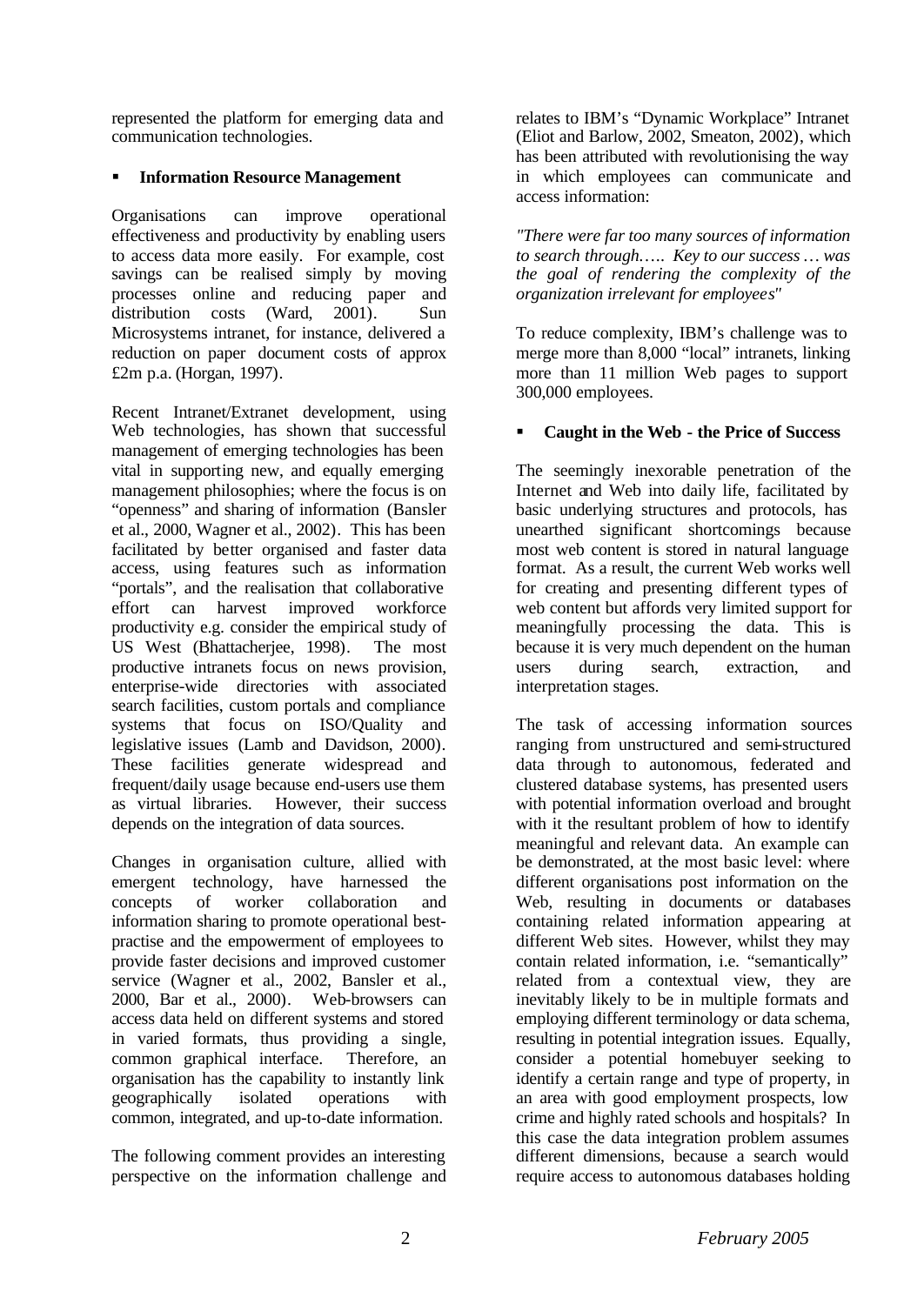property, demographics, crime, health services and education data, to provide an integrated meaningful answer.

These issues demonstrate the real world complexity that information systems must potentially seek to address and are consistent with the 1998 "Asilomar Report on Database Research" (Bernstein et al., 1998), which then highlighted the need for the database community to radically address the way that technology captured, stored, analysed and presented the vast and increasing amount of online data. It was considered that the database community should widen its research to encompass all Web content and online databases, with a ten-year "Information Utility" goal: to make it easy for everyone to manage most human information online.

### **The Information Challenge**

Thus the dramatic growth in the Internet and Web has brought with it the need for effective and flexible mechanisms to provide integrated and meaningful views over multiple information sources and data types; in effect, in the homebuyer's use case, a "mediation" of potentially complex, multiple, real worlds that will support information and knowledge acquisition. Similarly, organisational metamorphosis driven by organic growth of businesses, organisational restructuring and corporate amalgamations have inevitably demanded strategic level information systems planning; to allow otherwise geographically isolated, national and global operations, access to shared, distributed and heterogeneous data stores containing heterogeneous data types and definitions.

However, simply managing and sharing data represents only the raw material or first layer in knowledge management. To derive knowledge from integrated data, it requires a logical flow of information from data that provides semantics or meaning i.e. data is both concept related and contextual with other data sources. The challenge of organisations is thus to provide an information systems framework that ultimately supports a "knowledge model" that depicts creation, retention, transfer and utilisation based on unstructured, semistructured and structured "knowledge artefacts" (Newman and Conrad, 2000).

Next-generation technologies are now being developed to address these challenges, such as Web Services and Semantic Web. In Web Services, the traditional concept of the Web, being designed for human interpretation and solely a repository for text and images, is now being utilised as an integrated "provider of services" (McIlraith et al., 2001, Brodie, 2002). A typical example, such as holiday and flight-bookings, would use tools to build "virtual" advanced systems accessing multiple distributed systems supplied by different organisations.

The Semantic Web (Berners-Lee et al., 2001, Hendler et al., 2002) represents the next generation of the Web "to create a universal medium for the exchange of data". It incorporates several key Semantic Web technologies that have been adopted as World Wide Web Consortium (W3C) recommendations, the Resource Description Framework (RDF) core language (W3C, 2004c), and the RDF Schema and OWL Web Ontology languages (W3C, 2004b). These will serve as a platform to support a standardised query language for RDF that will permit widely distributed RDF/XML data collections to support integration and function as a universal data exchange mechanism. This will support enterprise application integration and provide the platform to interconnect personal information and global commercial, scientific and cultural data in a "seamless" manner. Therefore data can be shared and processed by automated tools as well as by humans, to provide an automated knowledge resource that accurately reflects real world "meaning" or semantics.

### **The Price of Failure**

It is perhaps appropriate to briefly consider both motivators for, and the consequences of, not addressing the data integration issue.

On the  $11<sup>th</sup>$  September 2001, an airliner ploughed into the North Tower of the World Trade Centre in Lower Manhattan. After having identified the "pervasive problems" of managing and sharing information across a large and unwieldy government, one of the conclusions of the 9/11 Commission (Kean et al., 2004) was that:

*"The U.S. government has access to a vast amount of information. But it has a weak system for processing and using what it has"*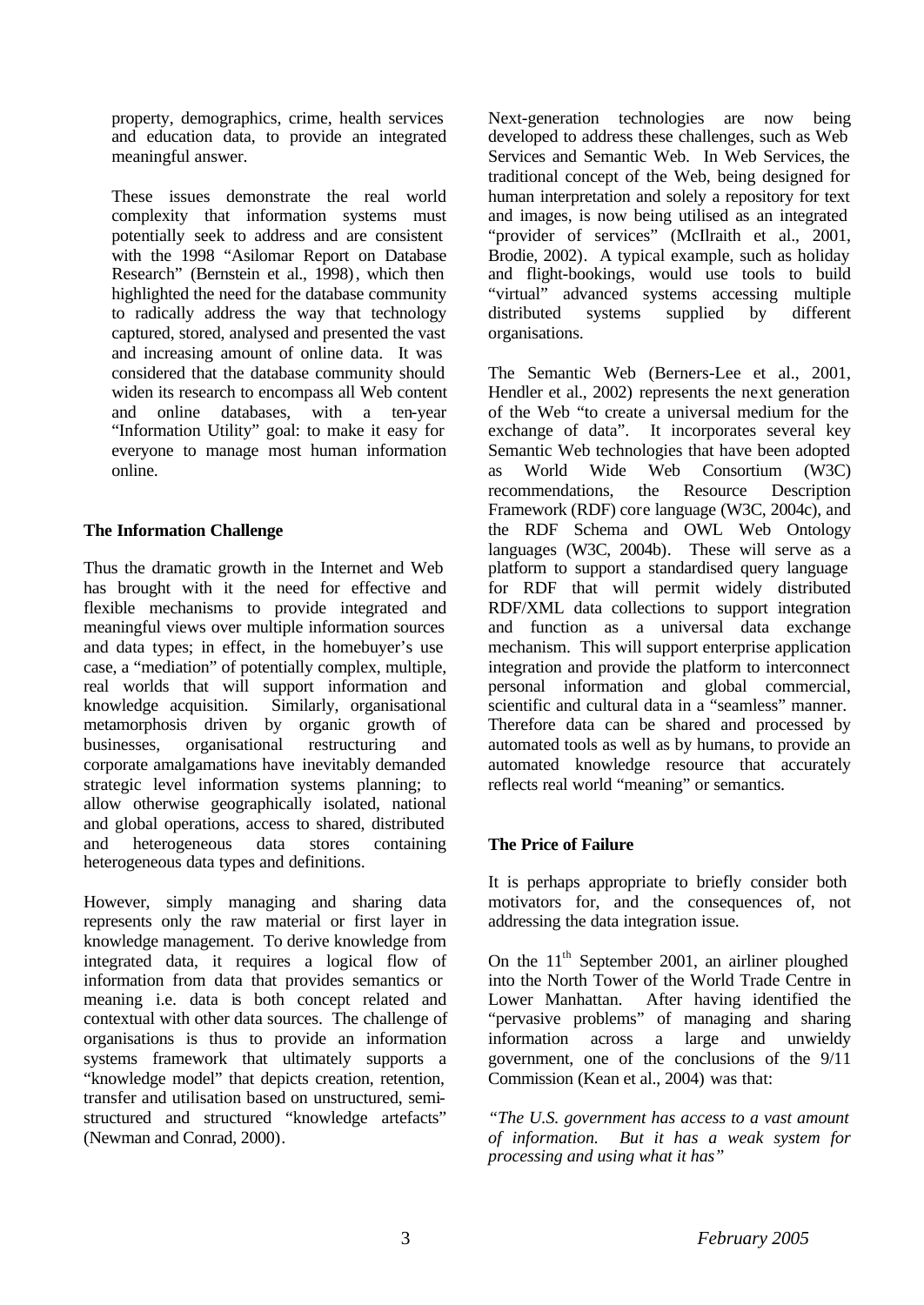Clearly, a tragic backcloth highlighted the issue of data integration as never-before.

In commercial environments, such as the Financial Services industry, organisations have identified the need to develop a complete, product-wide understanding of their customer base, to enable cross-selling and maximise customer retention (Liew, 2003). Organisations have determined that differentiation from competitors can be delivered by a company's ability to construct a single view of each customer, based on its "Business Intelligence" (BI) (Hill, 2004).

BI relies on data warehousing but a major challenge encountered by companies is the proliferation of "disconnected" customer product systems, simply because individual departments e.g. mortgage, savings and insurance, have historically operated autonomously – often with each pursuing its own IT infrastructure (Lamb and Davidson, 2000). Thus BI seeks to harness a spectrum of information to derive knowledge. Clearly, the absence of reliable, relevant and related data, to drive customer targeted and effective marketing, could spell disaster in an increasingly competitive commercial market where corporate growth demands attraction of new customers and retention of existing customer base.

In 2003 SAS commissioned a European survey among 500 marketing directors from companies across France, Germany, UK, Italy and the Netherlands (SAS, 2003). The survey revealed that 66% of organisations were of the opinion that data integration and quality issues had an impact on company profitability and further, it was considered that data integration was the greatest barrier to achieving return on investment in data warehousing and business intelligence software. In addition, 67% felt that customer satisfaction and loyalty with their organisations suffered as a result and only 25% of respondents had a "great deal" of confidence in data quality in their businesses.

### **The Costs of Integration**

It can be seen that data integration represents one of the most significant challenges facing the information technology community. In the SAS survey, 52% of European organisations considered that poor integration of diverse systems was a major contributor to inaccurate data and caused significant problems, although no cost predictions were highlighted. However, according to Michael Brodie, Chief Scientist at Verizon IT, one of the world's largest communications organisations following the merger of Bell Atlantic and GTE, the cost of data integration and improving data quality has been estimated at £500m p.a. (Brodie, 2003).

In a similar study, The Yankee Group conducted a survey of 400 enterprises to uncover the "hidden costs" of integration (Yankee-Group, 2004). Their findings indicated that labour represented approximately 50% of total costs including software and hardware.

#### **Conclusions**

Data integration remains the first stage in the process to enable organisations to deliver meaningful, comprehensive, and relevant information and knowledge provision. Information systems must be able to address the real world data complexities, now demonstrated in the Web environment, and database integration has the opportunity to address new horizons, in the form of emerging Web technologies.

The Semantic Web may represent the next generation of the Web to provide the universal medium for the exchange and integration of data. The challenge and costs of integration demand an examination of alternatives.

### **References**

BANSLER, J. P., DAMSGAARD, J., SCHEEPERS, R., HAVN, E. & THOMMESEN, J. (2000) Corporate Intranet Implementation: Managing Emergent Technologies and Organizational Practices. *Journal of the Association for Information Systems,* **1**(10), pp. 1-41.

BAR, F., KANE, N. & SIMARD, C. (2000) Digital Networks and Organizational Change: The Evolutionary Deployment of Corporate Information Infrastructure. In: *Proceedings of International Sunbelt Social Network Conference. Vancouver, British Columbia, April 13-16 2000*.

BERNERS-LEE, T., HENDLER, J. & LASSILA, O. (2001) The Semantic Web. *Scientific American.*

BERNSTEIN, P., BRODIE, M., CERI, S., DEWITT, FRANKLIN, M., GARCIA-MOLINA,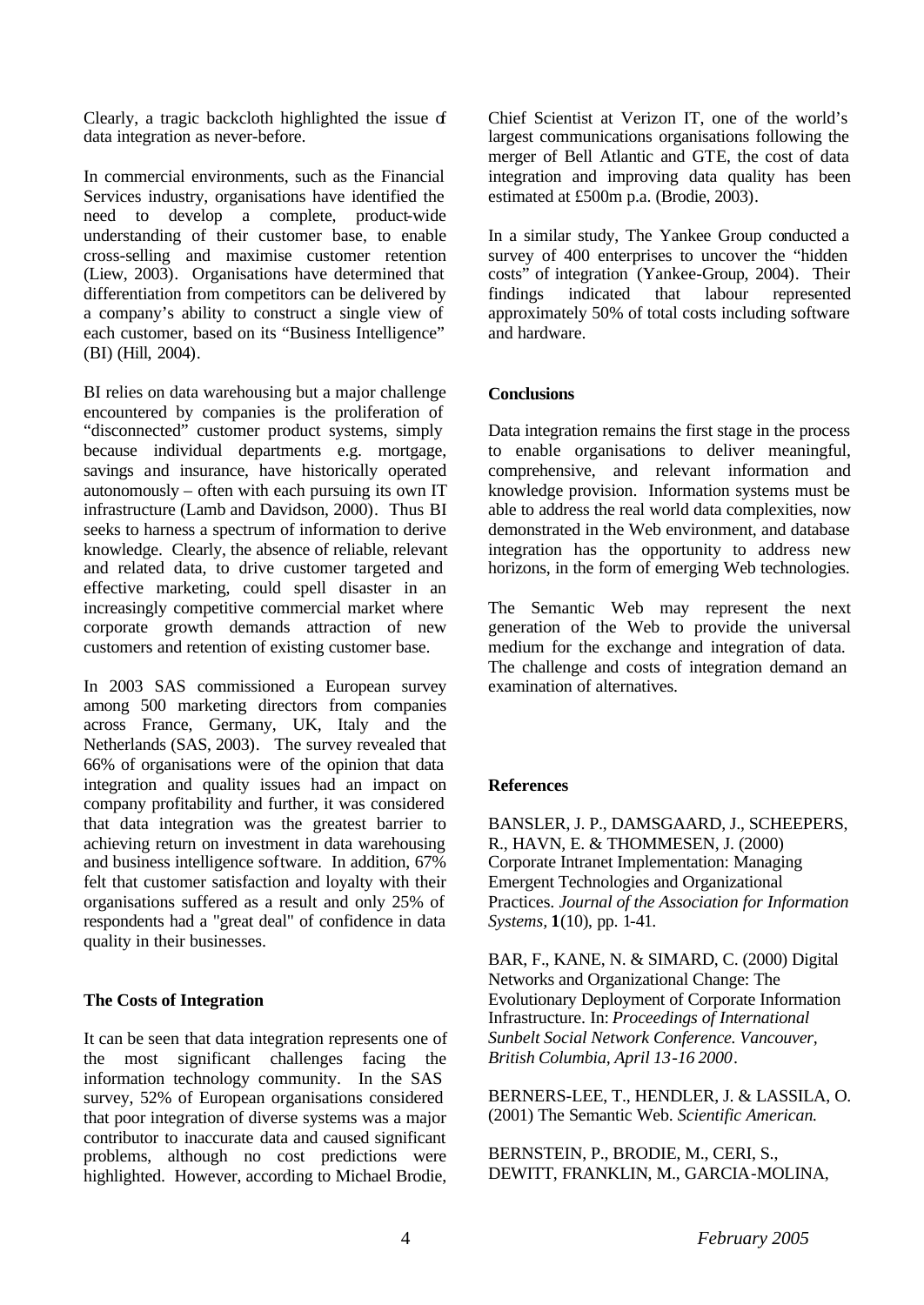H., GRAY, J., HELD, J., HELLERSTEIN, J., JAGADISH, H. V., LESK, M., MAIER, D., NAUGHTON, J., PIRAHESH, H., STONEBRAKER, M. & ULLMAN, J. (1998) The Asilomar Report on Database Research. *ACM SIGMOD Record,* **27**(4), pp. 74-80.

BHATTACHERJEE, A. (1998) Management of Emerging Technologies: Experiences and Lessons Learned at US WEST. *Information & Management,* **33**(5), pp. 263-272.

BRODIE, M. L. (2002) The Grand Challenge of Information Technology. In: *Proceedings of an Invited Talk, OntoWeb Meeting. Innsbruck, Austria, December 16-18 2002*. Verizon Information Technology.

BRODIE, M. L. (2003) *Enterprise Level Integration - It's Not About Technology* [online]. Verizon Information Technology. Available from: http://www.plmdc.engin.umich.edu/BrodieIntegratio n.pdf. [Accessed 29 December 2004].

ELIOT, S. & BARLOW, J. (2002) KM Can Enable the Enterprise. In: *Proceedings of KMWorld & Intranets Conference. Santa Clara Convention Center, Santa Clara, California, 31 October 2002*. IBM Lotus Software Group.

HENDLER, J., BERNERS-LEE, T. & MILLER, E. (2002) Integrating Applications on the Semantic Web. *Journal of the Institute of Electrical Engineers of Japan,* **122**(10), pp. 676-680.

HILL, J. (2004) *The Future of Data Integration Technologies* [online]. Stamford, CT, META Group Inc. Available from: http://www.dmreview.com/whitepaper/WID100658 1.pdf. [Accessed 8 January 2005].

HORGAN, T. (1997) *Developing Your Intranet Strategy and Plan* [online]. CIO Magazine. Available from: http://www.cio.com/WebMaster/strategy/tsld046.ht m. [Accessed 4 January 2005].

JOHNSON MCMANUS, D. & SNYDER, C. A. (2003) Synergy between data warehousing and knowledge management: three industries reviewed. *Int. J. Information Technology and Management,* **2**(1/2), pp. 85-99.

KARLSBJERG, J. & DAMSGAARD, J. (2001) Make or buy - A Taxonomy of Intranet

Implementation Strategies. In: *Proceedings of 9th European Conference on Information Systems. Bled, Slovenia, June 27-29 2001*. Dept. of Computer Science, Aalborg Univ., pp. 579-592.

KEAN, T. H., HAMILTON, L. H., BEN-VENISTE, R., KERREY, B., FIELDING, F. F., LEHMAN, F. M., GORELICK, J. S., ROEMER, T. J., GORTON, S. & THOMPSON, J. R. (2004) *The 9/11 Commission Report* [online]. Washington, DC, National Commission on Terrorist Attacks Upon the United States. Available from: http://a257.g.akamaitech.net/7/257/2422/22jul20041 147/www.gpoaccess.gov/911/pdf/execsummary.pdf. [Accessed 4 January 2005].

LAMB, R. & DAVIDSON, E. (2000) The New Computing Archipelago: Intranet Islands of Practice. In: *Proceedings of IFIP Working Group 8.2 Conference - The Social and Organizational Perspective on Research and Practice in Information Technology. Aalborg, Denmark, 10-12 June 2000*. Kluwer Academic Publishers, pp. 255- 274.

LIEW, M. (2003) *Failure is Not an Option - Computerworld Singapore* [online]. ITWorld.com. Available from: http://www.itworld.com/App/103/031224failure/. [Accessed 6 January 2005].

MCILRAITH, S., SON, T. C. & ZENG, H. (2001) Semantic Web Services. *IEEE Intelligent Systems,* **16**(2), pp. 46-53.

NEWMAN, B. D. & CONRAD, K. W. (2000) A Framework for Characterizing Knowledge Management Methods, Practices and Technologies. In: *Proceedings of Third International Conference on Practical Aspects of Knowledge Management (PAKM2000). Basel, Switzerland, 30-31 October 2000*. pp. 16.1-16.11.

POWELL, T. A. (2002) *Web Design: The Complete Reference, 2nd Edition*. McGraw-Hill/Osbourne.

ROB, P. & CORONEL, C. (2002) *Database Systems Design, Implementation and Management*. Fifth Edition ed.: Course Technology.

SAS (2003) *Reducing the Cost of Data Integration, Increasing ROI* [online]. Carey, NC, SAS Institute. Available from:

http://www.sas.com/news/newsletter/business/2003\_ 07\_15.html. [Accessed 7 January 2005].